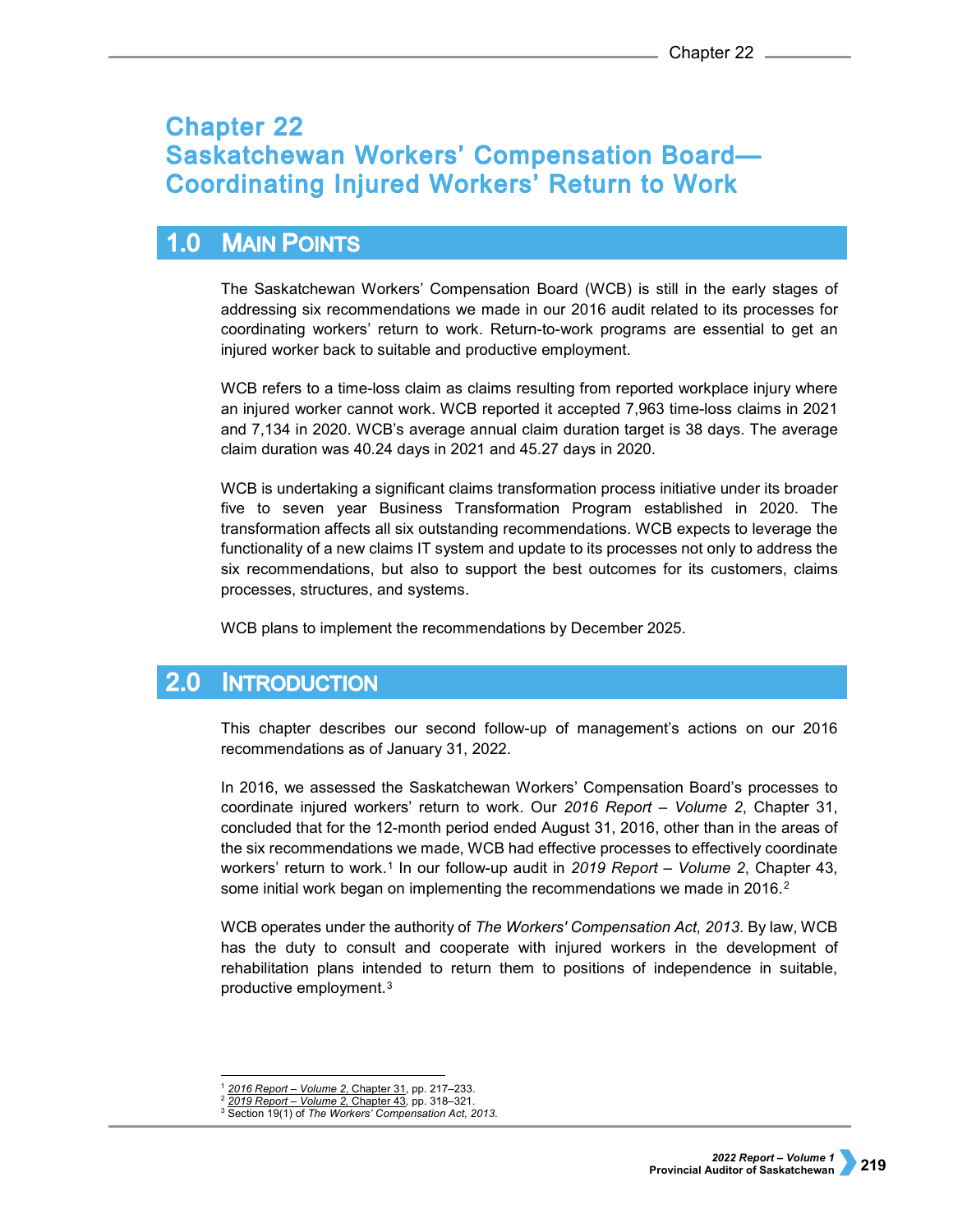WCB delivers workplace insurance to Saskatchewan employers and benefits to Saskatchewan workers when they are hurt at work.[4](#page-1-0) It has a return-to-work program as expected by the Act. The Act recognizes that injured workers, employers, healthcare professionals, and WCB must work together in a return-to-work program. It assigns responsibilities to each group.[5](#page-1-1)

To conduct this audit engagement, we followed the standards for assurance engagements published in the *CPA Canada Handbook—Assurance* (CSAE 3001). To evaluate WCB's progress toward meeting our recommendations, we used the relevant criteria from the original audit. WCB's management agreed with the criteria in the original audit.

At January 31, 2022, WCB is undertaking a three to five year claims transformation process initiative under its broader multi-year Business Transformation Program. This transformation affects all of the six outstanding recommendations. The transformation initiative includes reshaping its claim processes, systems, and structures. As a result, our audit work included discussions with management and examining plans to change processes.

## **STATUS OF RECOMMENDATIONS**  $3.0<sub>2</sub>$

This section sets out each recommendation including the date on which the Standing Committee on Public Accounts agreed to the recommendation and the status of the recommendation at January 31, 2022.

#### **Working to Actively Obtain Requested Reports Timely**  $3.1$

*We recommended, for claims requiring recovery and return-to-work plans, Saskatchewan Workers' Compensation Board consistently record its communications with injured workers, employers, and healthcare professionals. (2016 Report – Volume 2, p. 225,* Recommendation 1; Public Accounts Committee agreement October 10, 2018)

**Status**—Partially Implemented

*We recommended, for claims requiring recovery and return-to-work plans, Saskatchewan Workers' Compensation Board actively obtain requested reports (e.g., injury and recovery progress reports) from injured workers, employers, and healthcare professionals.* (*2016 Report – Volume 2*, p. 226, Recommendation 2; Public Accounts Committee agreement October 10, 2018)

# **Status**—Partially Implemented

Saskatchewan Workers' Compensation Board is still in the early stages of improving its processes to record communication with injured workers, employers, and healthcare professionals. It also still needs to actively obtain reports from injured workers, employers, and healthcare professionals. WCB continues to work on process improvements as part of its claims transformation initiative (to be complete by December 2025).

j [www.wcbsask.com/about-us](https://www.wcbsask.com/about-us) (20 October 2021).

<span id="page-1-1"></span><span id="page-1-0"></span><sup>5</sup> *The Workers' Compensation Act, 2013*, s. 44(1)(a), 51, 53, 55–57.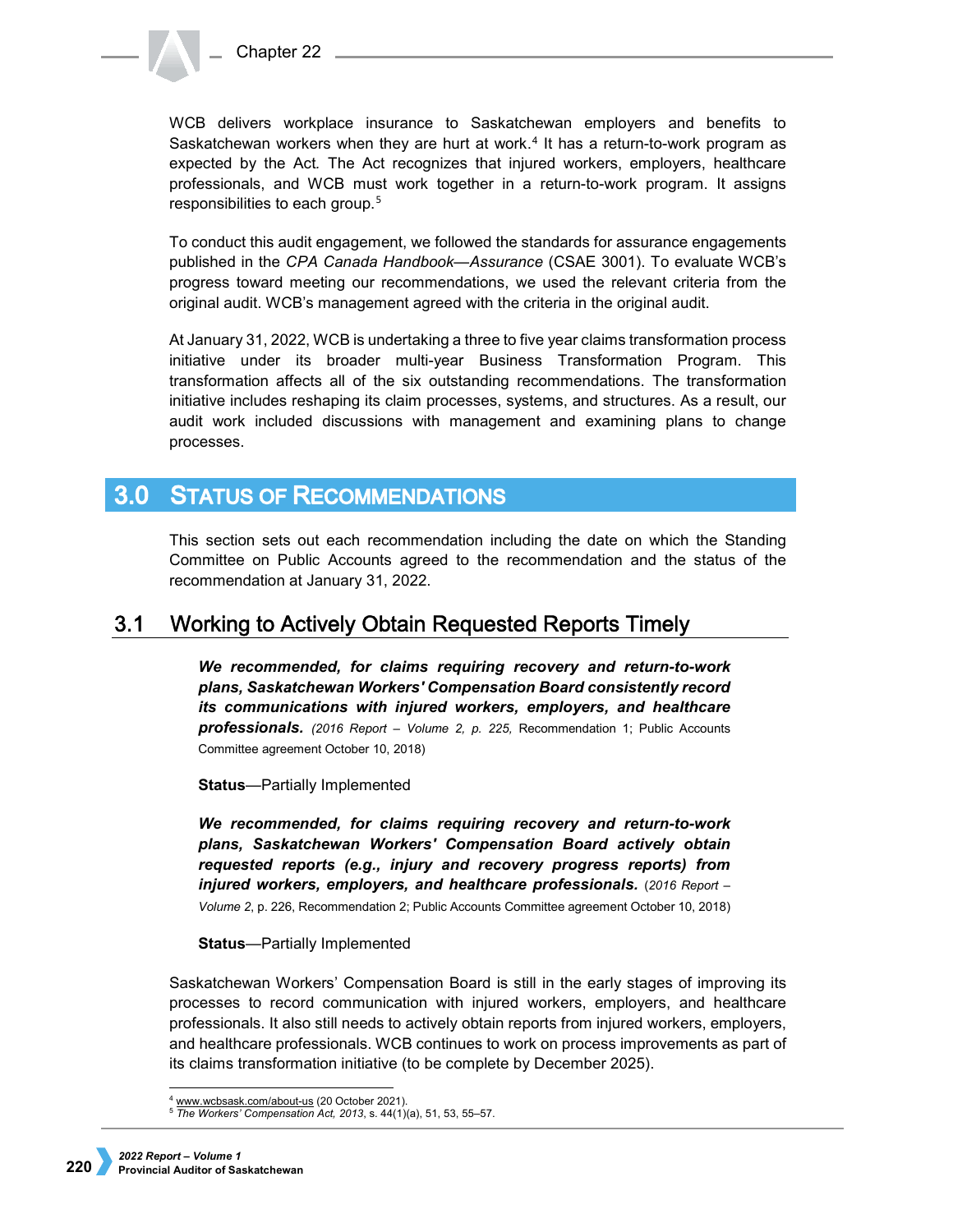In 2019, we found WCB changed its expectations for initial contact with injured workers from 10 business days to five business days of assigning cases to its Case Management Unit. Regardless of the standard used, five or 10 business days, initial communication with injured workers occurred within the expected timeframe for 83% of cases tested. This means 17% of the time, injured workers were not having initial contact with WCB in a timely manner, which affects timely return to work. $6$  At January 2022, WCB management indicated challenges regarding timely communications with injured workers continue to exist.

As part of its claims transformation initiative, WCB is developing and testing new communication standards with injured workers and employers. It plans to pilot employer communication standards in spring 2022, and complete the overall transformation initiative by December 2025.

In 2019, WCB set expectations for the receipt of medical reports for certain healthcare providers. For example, receipt of an initial assessment report from a healthcare provider is expected within three business days of the injured worker's initial appointment. In the past, we found WCB was not always receiving initial and progress reports timely from healthcare providers.<sup>[7](#page-2-1)</sup> WCB management indicated delays continue to occur.

As part of the claims transformation initiative, WCB identified its first priority is to update injured workers' reports required from healthcare providers to only include relevant information to enhance the recovery and return-to-work process.<sup>[8](#page-2-2)</sup> This work is planned for 2022. WCB also intends to implement a future IT system to allow for electronic reporting capability from healthcare providers by December 2025.

Without early communication to obtain complete information from injured workers, employers, and healthcare professionals, WCB is unable to coordinate an accurate and timely return-to-work plan.

## $3.2$ **Complete Return-to-Work Plans Dependent on Complete Information**

*We recommended, for claims requiring recovery and return-to-work plans, Saskatchewan Workers' Compensation Board verify the completeness and currency of those plans and the agreement of injured worker and related employer with the plan. (2016 Report – Volume 2,* p. 228, Recommendation 3; Public Accounts Committee agreement October 10, 2018)

**Status**—Not Implemented

Saskatchewan Workers' Compensation Board still needs to verify completeness and currency of recovery and return-to-work plans. WCB plans to make process improvements as part of its claims transformation initiative (to be complete by December 2025).

<span id="page-2-0"></span> <sup>6</sup> *[2019 Report – Volume 2,](https://auditor.sk.ca/pub/publications/public_reports/2019/Volume_2/Chapter%2043%20-%20Saskatchewan%20Workers%E2%80%99%20Compensation%20Board%E2%80%94Co-ordinating%20Injured%20Workers%E2%80%99%20Return%20to%20Work.pdf)* Chapter 43*,* pp. 318–319, testing from August 1, 2017 to August 31, 2019.  $7$  Ibid.

<span id="page-2-2"></span><span id="page-2-1"></span><sup>8</sup> Injured Worker Reports include all relevant information to the injury sustained such as type of injury, injury date, and injury cause.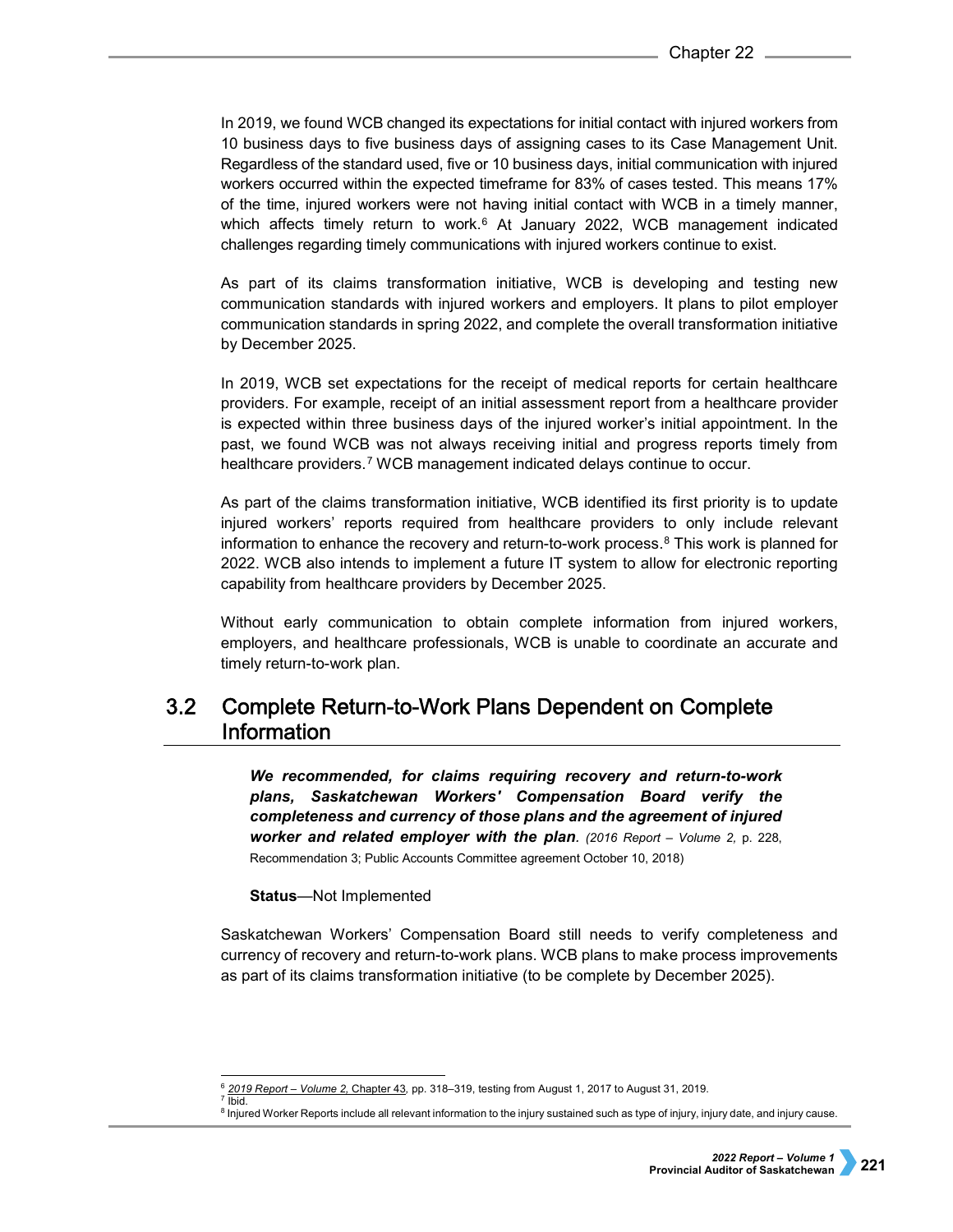In 2019 we found, WCB was assessing how to standardize its recovery and return-to-work plans and promote consistency in creating and completing the plans. At that time, 30% of the files tested lacked a documented return-to-work plan.[9](#page-3-0) At January 2022, WCB management indicated return-to-work plan documentation challenges continue to exist.

WCB management noted process improvements outlined in **Section 3.1**, which will support receipt of necessary information in a timely manner, are expected to assist in completing timely and accurate return-to-work plans. For example, electronic reporting capability will support timely receipt and documentation of all necessary information.

Incomplete or missing return-to-work plans increase the risk of WCB not knowing whether injured workers receive appropriate support (e.g., WCB staff may not know they need to arrange for alternate healthcare appointments thus delaying recovery and the workers return to work).

#### Working to Identify Impediments to Recovery  $3.3$

*We recommended, for claims with recovery and return-to-work plans, Saskatchewan Workers' Compensation Board identify and address impediments to timely recovery of injured workers within a reasonable timeframe.* (*2016 Report – Volume 2*, p. 230, Recommendation 4; Public Accounts Committee agreement October 10, 2018)

**Status**—Not Implemented

Saskatchewan Workers' Compensation Board is beginning to work to identify and address impediments to timely recovery of injured workers since the last follow-up audit in 2019. WCB plans to use its future IT system (to be implemented by December 2025) to identify high-risk claims and help build appropriate return-to-work plans.

WCB undertakes a secondary assessment to determine why an injured worker is not progressing as expected.[10](#page-3-1) In 2019, we found WCB outlined when it needed to conduct a secondary assessment based on set criteria (e.g., a broken arm should heal in four to six weeks but did not). However, with inconsistent documentation in the recovery and returnto-work plans (see also **Section 3.2**), it was not always clear when secondary assessment is required.

As part of the claims transformation initiative, in December 2021, WCB began to identify impediments (e.g., case complexity) to injured workers successfully returning to work. It is working on a risk-based model to help identify high-risk (to recovery and/or return to work) claims to help build appropriate return-to-work plans. It plans to pilot the model in 2022. It then expects to use its future IT system (to be implemented by December 2025) to identify high-risk claims.

Without an effective process for WCB to identify and address impediments for a timely return-to-work plan, injured workers may not be receiving appropriate treatments and/or interventions to ensure their recovery within a reasonable timeframe.

<span id="page-3-1"></span><span id="page-3-0"></span> <sup>9</sup> *[2019 Report – Volume 2,](https://auditor.sk.ca/pub/publications/public_reports/2019/Volume_2/Chapter%2043%20-%20Saskatchewan%20Workers%E2%80%99%20Compensation%20Board%E2%80%94Co-ordinating%20Injured%20Workers%E2%80%99%20Return%20to%20Work.pdf)* Chapter 43*,* p. 320.  $10$  Ibid.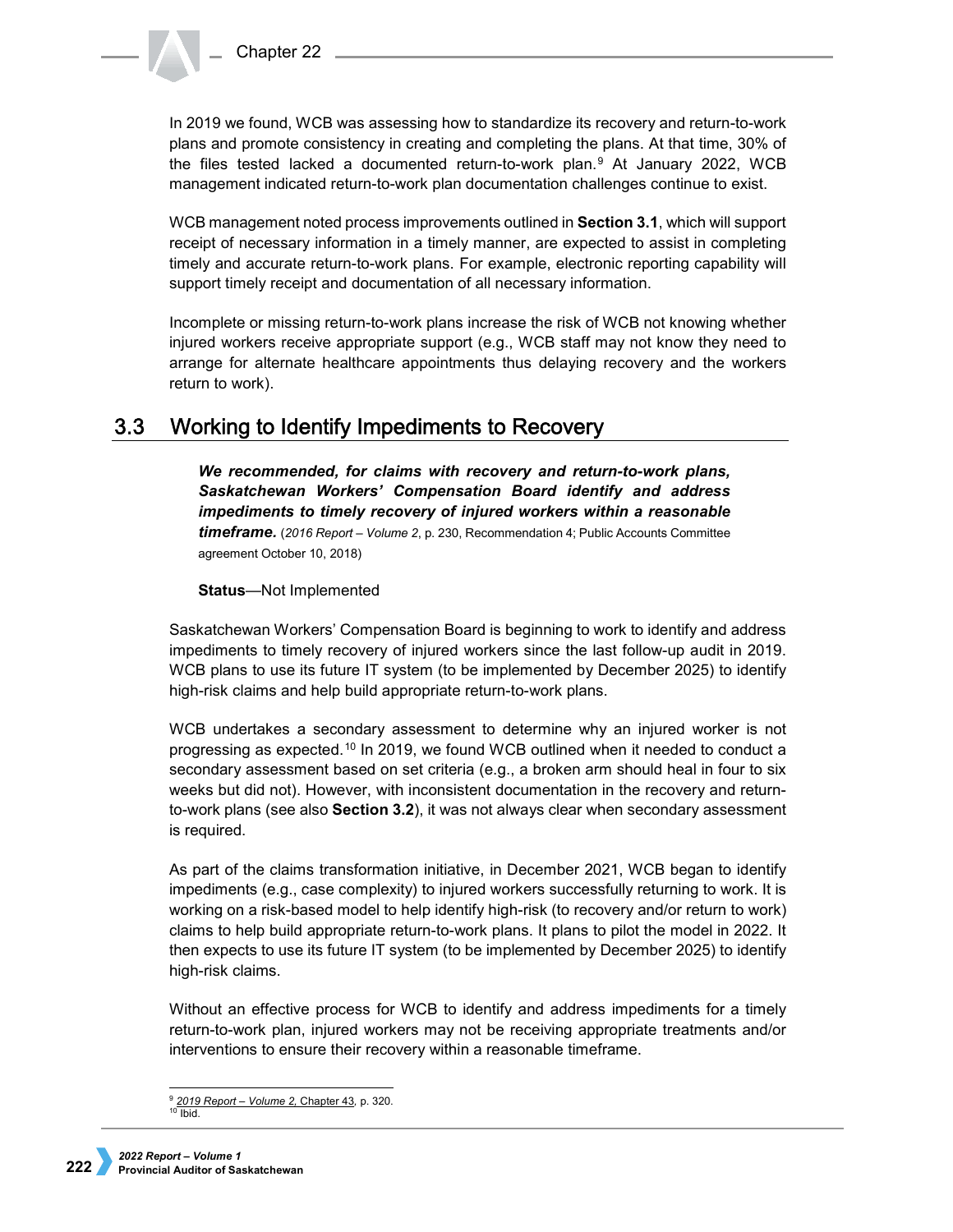#### $3.4$ **Automation Expected to Support Complete Reports**

*We recommended Saskatchewan Workers' Compensation Board educate injured workers, employers, and healthcare professionals to increase their submission of properly completed injury and progress reports for the return-to-work program. (2016 Report – Volume 2,* p. 231, Recommendation 5; Public Accounts Committee agreement October 10, 2018)

## **Status**—Partially Implemented

Saskatchewan Workers' Compensation Board made progress in educating stakeholders (e.g., injured workers, employers, and healthcare professionals) to increase submission of properly completed injury and progress reports and expects its future IT system to enhance reporting from healthcare providers.

In 2019, we found WCB continued to provide information (e.g., presentations, brochures) regarding its return-to-work program to various stakeholders. WCB provided information on its website for stakeholders identifying the importance of each party's role in the program and the expected report submission times and frequency. WCB often did not receive requested information on time and, where it did receive requested information, at times, it was incomplete.[11](#page-4-0) Some of the documents provided to stakeholders (e.g., support packages for healthcare providers) outlined report submission timing while others discussed the need for timely report submissions, but did not define what the WCB considers timely.[12](#page-4-1)

In addition, WCB plans to promote the National Institute of Disability Management and Research's education models in disability management and return to work to employers and its staff in 2022. This will assist in educating employers and staff on key information needed to support return-to-work plans.

WCB plans to implement a new IT system and address this recommendation by December 2025.

Not receiving timely and complete reporting from employers, injured workers and healthcare professionals may negatively impact an injured worker's treatment, recovery and return to work.

## $3.5$ Monitoring the Success of the Return-to-Work Program to Come

*We recommended Saskatchewan Workers' Compensation Board track and analyze key information about the quality and timeliness of its return-to-work program.* (*2016 Report – Volume 2*, p. 232, Recommendation 6; Public Accounts Committee agreement October 10, 2018)

**Status**—Not Implemented

<span id="page-4-1"></span><span id="page-4-0"></span> $12$  Ibid.

 <sup>11</sup> *[2019 Report – Volume 2,](https://auditor.sk.ca/pub/publications/public_reports/2019/Volume_2/Chapter%2043%20-%20Saskatchewan%20Workers%E2%80%99%20Compensation%20Board%E2%80%94Co-ordinating%20Injured%20Workers%E2%80%99%20Return%20to%20Work.pdf)* Chapter 43*,* p. 321.